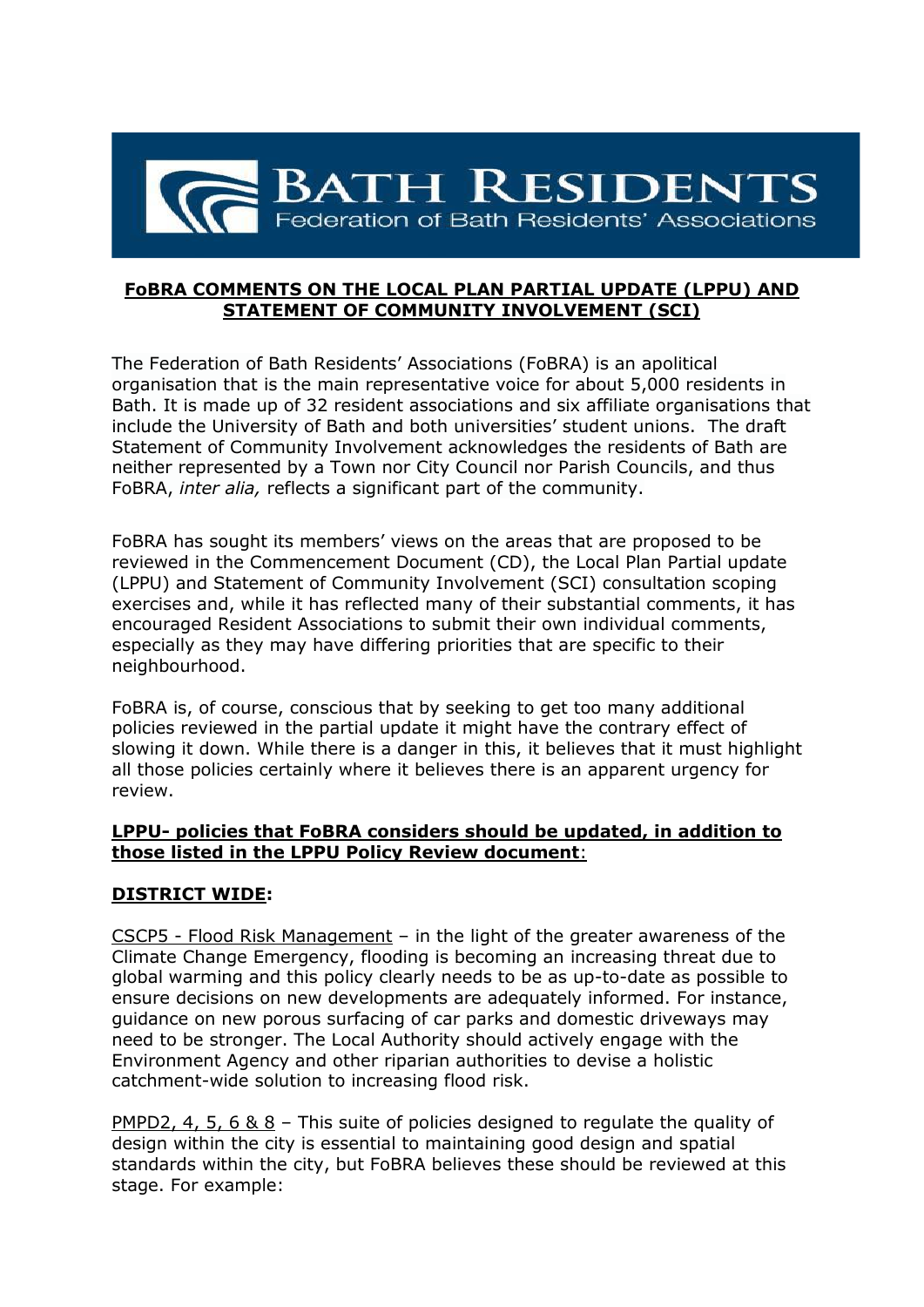- D2 should be updated to acknowledge the increasing threat to the built environment posed by changes to PD rights including allowing additional floors on top of existing buildings;
- D4. it is recognised that this policy needs to reflect the Healthy Streets approach. The importance of this has been highlighted by the need for social distancing. This should not await the new Local Plan;
- D8. The application of this policy has failed to prevent the introduction of new and intrusive light sources such as from new additional floors of existing buildings.

PMPNE6 - Trees and Woodland Conservation – Recent developments which are visibly prominent on the skyline of Bath have demonstrated the need for this policy and its application to be urgently reviewed. In recent years these woodlands have become depleted to the considerable disfigurement of the setting of the World Heritage Site. There is need to ensure any trees lost whether through storm damage, disease or illegal felling- or wilful vandalism are replaced and replenished.

PMPPCS1, 2 & 3 – Pollution and Nuisance, Noise and Vibration, Air Quality – These policies should be brought up-to-date to incorporate and reflect the principles of the CAZ which has been delayed, and the threat to public health of air pollution (NO2 and CO2).

- PCS1. Where there is significant risk to the environment, pollution controls need to take account of the need to prevent or at least to minimise harm, even where scientific knowledge is not conclusive.
- PCS2 should be expanded to include water courses and main rivers. Particular mention of the River Avon as a major wildlife and environmental asset to be protected.
- PCS3 should be expanded so that the parameters to be examined and should include an air quality assessment. The relationship between air quality and traffic is now much better understood and ideas such as road closures near schools at peak times to create a safer environment for children should be explored.

CSCP9 – Affordable Housing(AH) – The Council's policy on AH, and importantly the provision of social homes for rent, is currently failing to secure sufficient supply. There has been a noticeable growth of housing (mostly PBSA and some sheltered housing) which is lucrative to the developer because it avoids the requirement for the inclusion of AH, resulting in a significant deficit in the city. A clear policy is also need to limit the growth of PBSA which creates ghettos of transient populations and to focus instead on the need for new homes for families and young professionals who will in turn support retail, leisure and other services. A review is therefore required.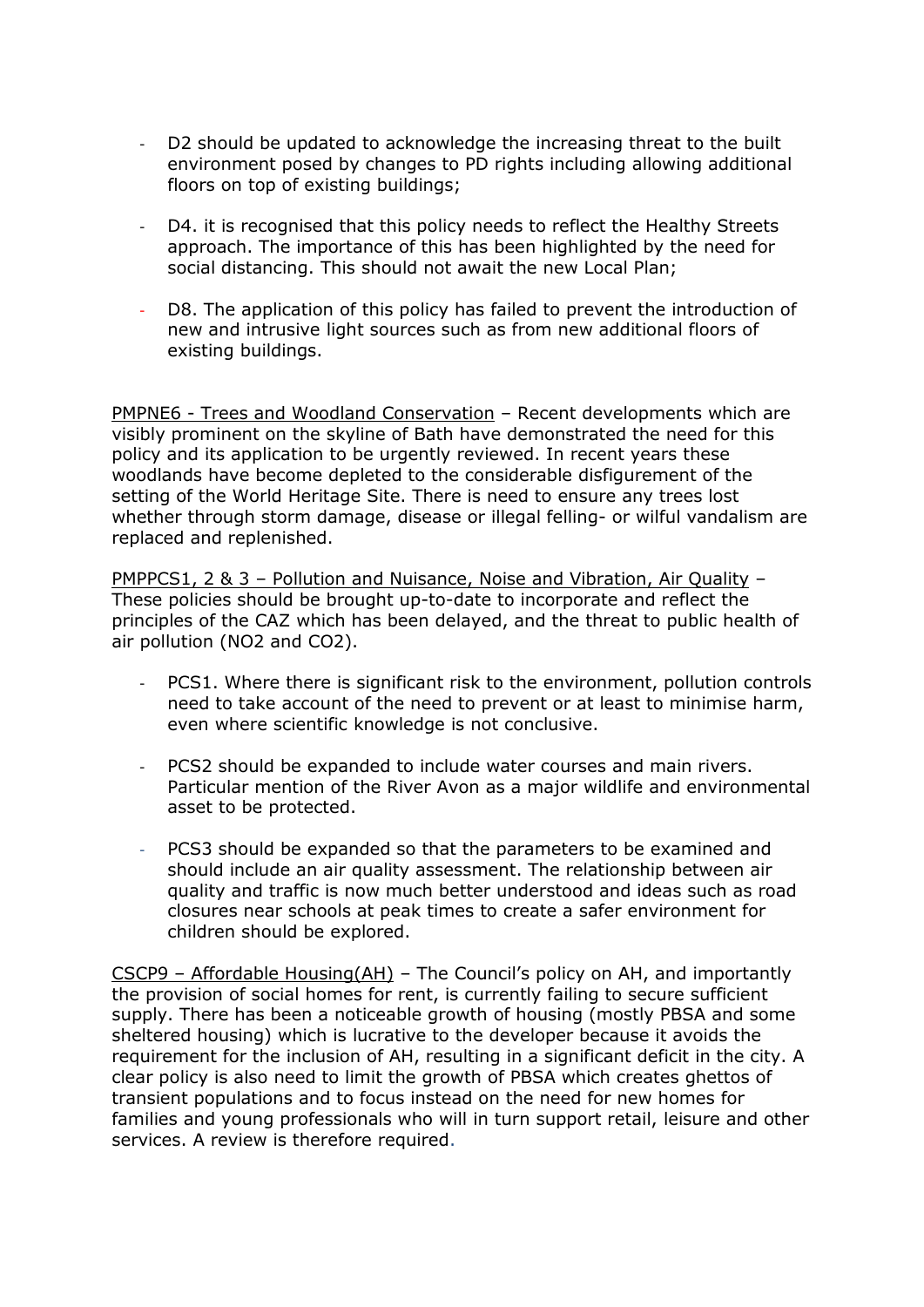PMPH5 - Retention of Existing Housing Stock – The city has been losing residential accommodation rapidly over recent years due to a proliferation of short-term lettings, AirBnB, HMO's and other uses. Therefore, there is an urgent need for this policy to be reviewed.

**PMPRE7** – Visitor Accommodation (VA) – While it is noted that it is intended to clarify this policy through the new Local Plan, it is considered that this should be dealt with now as there has been a noticeable increase in the loss of family accommodation. The explosion of new hotel bed-spaces in recent years has well-exceeded demand and the growth in AirBnB has hollowed out the residential community which is an essential part of the city's unique character. The scope of this policy review should be broadened to address the quantitative need for new visitor accommodation given the rapid increase in the number of hotel beds in the past 10 years, and the number of residential properties now operating as short-term lettings or party houses. Greater control is needed on the growth of VA at the cost of genuine residential homes. A broader strategy for the city centre and range of policies should also be developed to guide and control the Bath tourism industry and the future shape of the retail and service areas.

PMPST6 – Park and Ride – The principle of P&R provision is acknowledged but a clear policy is urgently required to achieve the goal of the Transport Strategy which is to develop a new P&R facility to the east of the city. This a longstanding issue that must be addressed at the earliest opportunity. It must form part of the wider traffic and transport strategies to relieve congestion in the centre of Bath and air pollution and to pedestrianise more of the city.

# **BATH**

CSB4 – World Heritage Site Setting - A review of this policy is needed to reflect the change in emphasis in the latest NPPF which states that,

*'There is a strong presumption against development that would result in harm to the Outstanding Universal Value of the World Heritage Site, its authenticity or integrity, and where this harm is deemed to be substantial any development should be wholly exceptional.***'** 

Moreover, FoBRA is uncomfortable with the reference to climate change in B4. Climate change is an overarching theme that should run through all of the plan and not be sprinkled into an individual policy; after all the public benefit test is enshrined in national guidance anyway so there is no merit in repeating it here. Therefore, the last sentence in CSB4 should be deleted.

PMPBD1 – Bath Design Policy – This policy is of vital importance in the guidance and control of developments within the city and this opportunity should be taken to review it to ensure that developers are fully appraised of the limitations and conditions that will be applied, notwithstanding general relaxation of permitted development rights such as changes of use and additions to the heights of buildings. It is assumed the Council will seek exemptions to these broader changes wherever appropriate and this policy should reflect this.